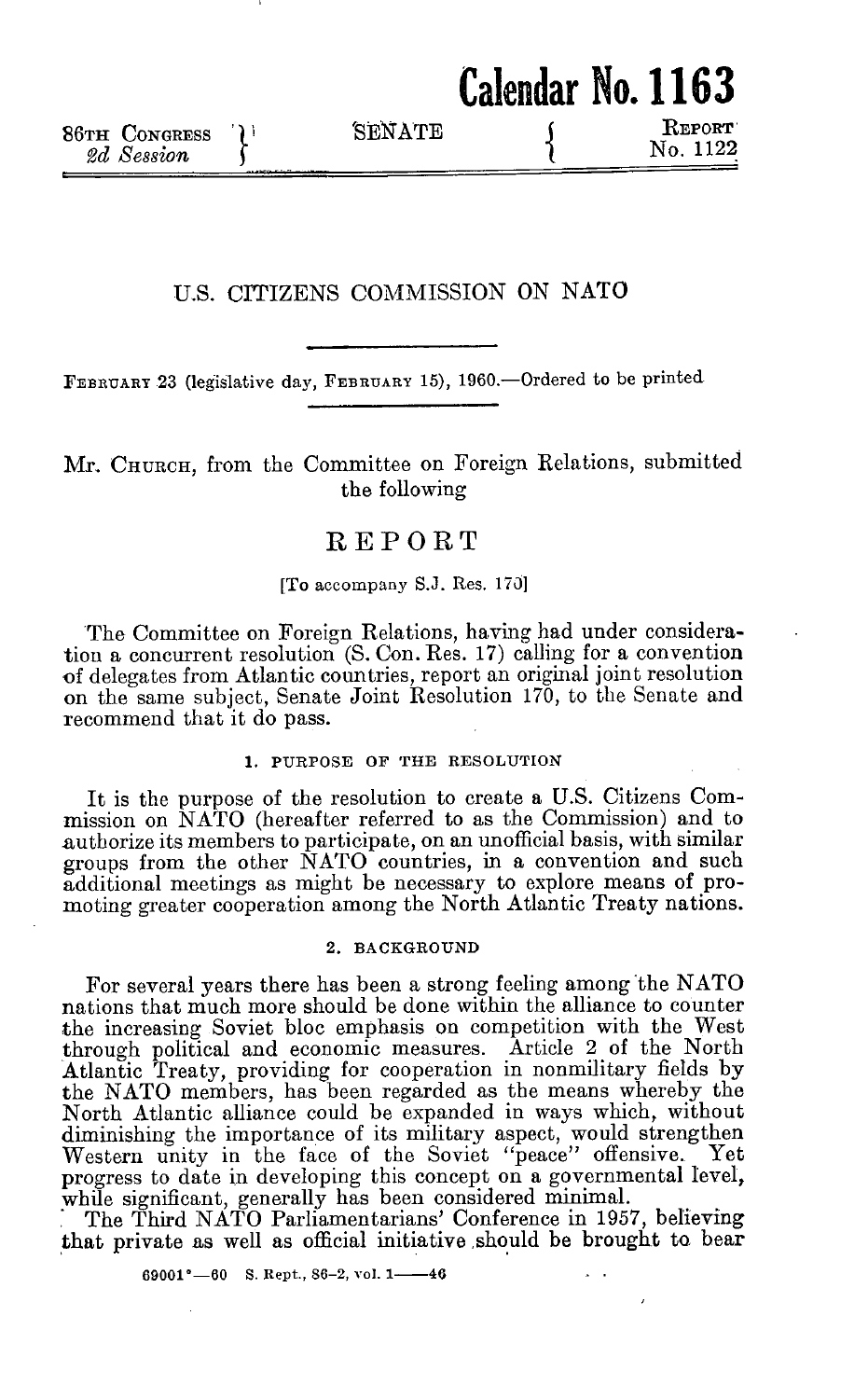on this problem, unanimously recommended that a conference of leading representative citizens from the NATO countries be convened "to examine exhaustively and to recommend how greater cooperation and unity of purpose \* \* \* may best be developed." It was contemplated that these citizens would be officially appointed but would act as individuals unable to commit their governments. The 650 delegates to the Atlantic Congress, held in London in June 1959, unanimously supported and urged this concept, which was reaffirmed without dissent by the Fifth NATO Parliamentarians' Conference in Washington last November.

### **3.** COMMITTEE **ACTION**

Senate Concurrent Resolution 17 was introduced in the Senate on March 19, 1959, by Senator Humphrey, for himself and Senators Case of New Jersey, Cooper, and Kefauver, and referred to the Committee on Foreign Relations; Senator Church became a cosponsor at the beginning of the current session of Congress. The Department of State, in its report of May 28, 1959, withheld support from Senate Concurrent Resolution 17 primarily on the grounds that the further development of existing consultative organizations should be awaited. However, in a subsequent report, dated August 25, 1959, the Department withdrew its reservations, contingent on the clear understanding that the legislative and not the executive branch would select the U.S. delegates. The committee thereupon considered Senate Concurrent Resolution 17 in an executive meeting on September 8, 1959, but, owing to the lateness of the session, postponed further action to January 1960.

The committee held an open hearing on Senate Concurrent Resolution 17 on January 19, 1960. Senator Kefauver took the lead in presenting his views and those of his fellow cosponsors, Senators Case of New Jersey, Cooper, and Church, who also testified briefly in support of the resolution. Mr. Ivan B. White, Deputy Assistant Secretary for European Affairs, attended the hearing as the representative of the executive branch. The public witnesses were Gen. William H. Draper, Jr., appearing on behalf of the U.S. Committee for the Atlantic Congress; Mr. Elmo Roper of New York City; and Mr. Lithgow Osborne, representing the signers of the Declaration of Atlantic Unity. This testimony favorable to the resolution, and numerous written communications of support were noted by the committee.

During the hearing, committee members directed many questions to the witnesses. Most of these inquiries were concerned with clarifying the means through which it was intended that the U.S. delegates would be chosen and the desired convention would be brought about. There were also expressions of doubt concerning the distinctions that could be drawn between past conferences and the proposal under consideration.

As a result, a redrafted resolution, substantially changed in many respects, was submitted by the cosponsors. It was considered by the committee in an executive session on February 2 which was attended by those supporters and by Mr. Ivan White of the State Department. A number of additional changes were made at the direction of the committee, in concert with the sponsors, during that session and a subsequent one.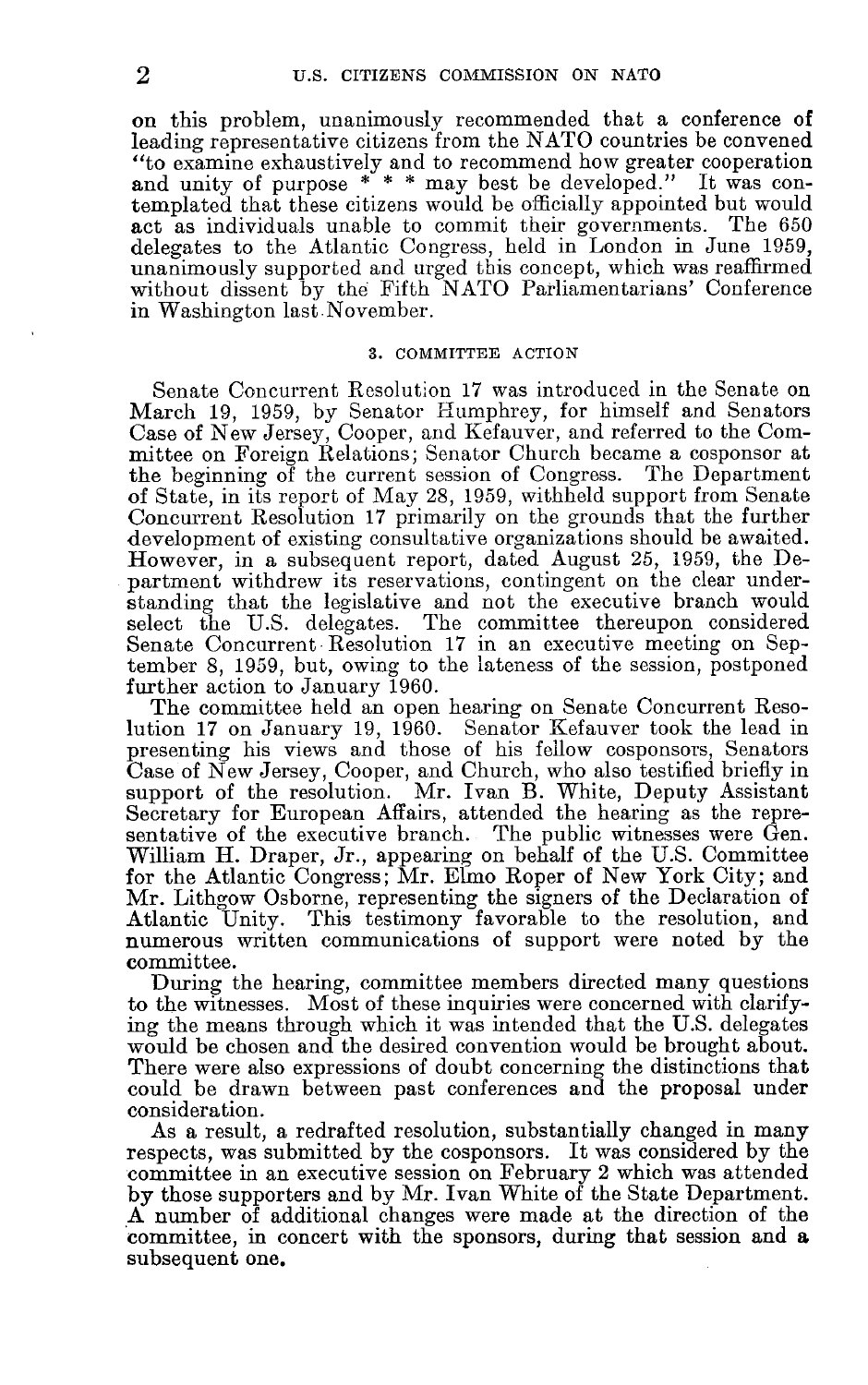On February 10, 1960, the committee voted eight to seven to report the resolution to the Senate in the form of an original joint resolution.

## **4. SUBSTANCE** OF THE **RESOLUTION**

Senate Joint Resolution 170 would create a Commission of not more than 20 private U.S. citizens to be appointed jointly by the President of the Senate and the Speaker of the House after consultation with the Foreign Relations and Foreign Affairs Committees. The Commission would be directed to seek to arrange and participate in a convention attended by similar citizens' commissions from the other NATO countries for the purpose of developing paths toward greater political and economic cooperation within the alliance. Members of the Commission would serve without compensation, but would be authorized to employ and remunerate a staff of not more than **10** members. While in no way enabled to represent the United States officially, the Commission would report, and account for its expenditures, to the Congress. Not to exceed \$300,000 would be authorized to be appropriated for the resolution's purposes; not more than \$100,000 of that sum would constitute the Commission's share of expenses in any International Conference. The Commission would cease to exist on January 31, 1962.

## **5.** POINTS **DEVELOPED IN** COMMITTEE **DISCUSSION**

While there certainly was no dissent from the proposition that NATO should be strengthened by all practicable means, many committee members were uncertain as to the merits of the proposed resolution, even in its thoroughly revised form. The chief matters of concern to these members included:  $(a)$  The difficulty of distinguishing between the functions of the envisaged convention and those of such organizations as the NATO Parliamentarians' Conference and the Atlantic Congress; (b) the fear of setting a precedent with the creation of such a Commission; (c) the possibility that the Commission could be misrepresented as speaking officially for the U.S. Government; and *(d)* apprehension that the type of leading citizen likely to **be** appointed to the Commission would be too occupied with private business and public service to devote the time and effort required to generate new and practical concepts.

Supporters of the resolution presented several persuasive arguments bearing on those concerns. It was noted that the single session of the Atlantic Congress, while its results were valuable, had involved an unwieldy membership of 650, and met for only 1 week, while the annual NATO Parliamentarians' Conference brings a smaller number of very busy legislators together for less than a week and provides little continuity between meetings. The proposed convention, or the other hand, would permit roughly **100** leading citizens to confer together for whatever reasonable period of time might be necessary to examine NATO problems carefully and to develop new ideas. Secondly, it was argued that the proposed Commission could develop with respect to NATO as thoroughgoing and meritorious recommendations as the Hoover Commission produced regarding our national governmental organization. Finally, emphasis was placed on the clause stating that the Commission would not speak for or represent the U.S. Government, and it was pointed out that the executive